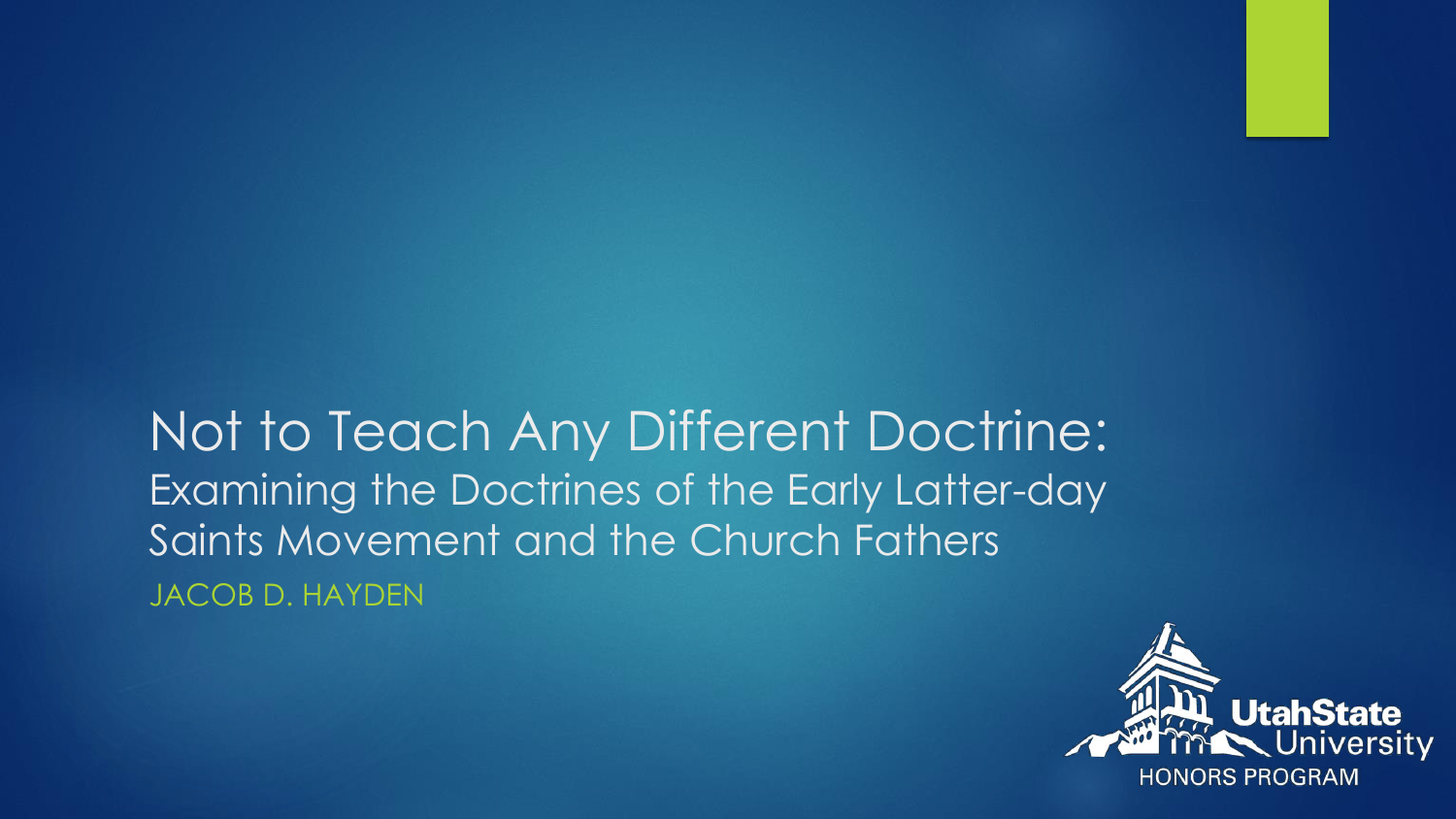#### The Pre-Existent Soul

 "Now the Lord had shewn unto me, Abraham, the intelligences that were organized before the world was… and he said unto me, Abraham, thou art one of them, thou wast chosen before thou wast born." (Joseph Smith, *Pearl of Great Price*, 41 (Abr. 3:22 – 23))

**Inasmuch as scripture informs us that the spirit of man existed with** God and came from him, and returns to him, it is reasonable to believe that its formation took place anterior to the organization of the body." (Orson Pratt, *The Seer*, 18)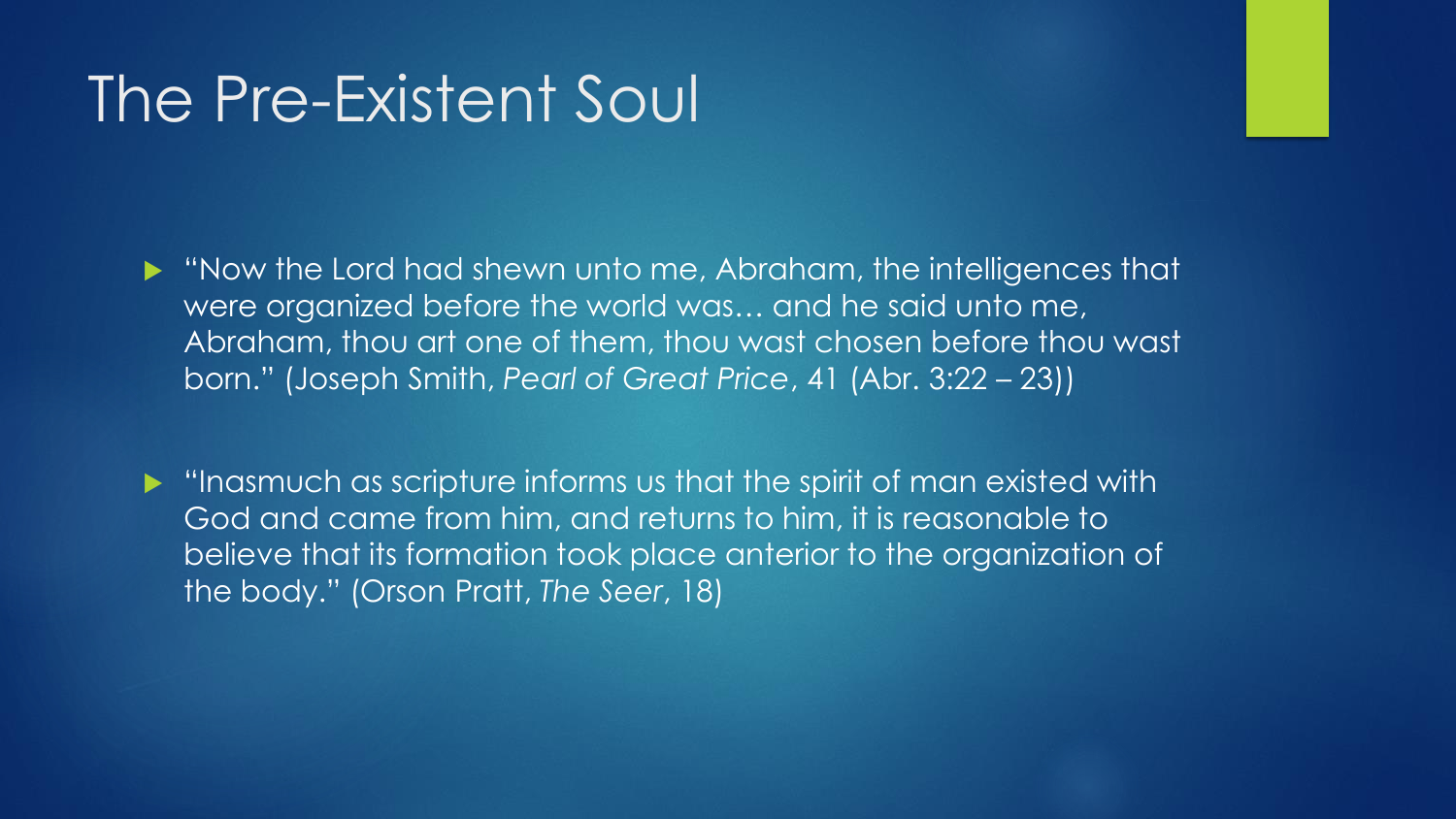### The Pre-Existent World

**The spirits of all mankind, destined for this earth, were begotten by** a father… long anterior to the formation of this world." (Pratt, *The Seer*, 37)

▶ "Our condition when we enter the next world will depend on our conduct here, By analogy, then, does, not our condition when we enter this world depend upon our conduct before we were born? [sic]" (Pratt, *The Seer,* 56)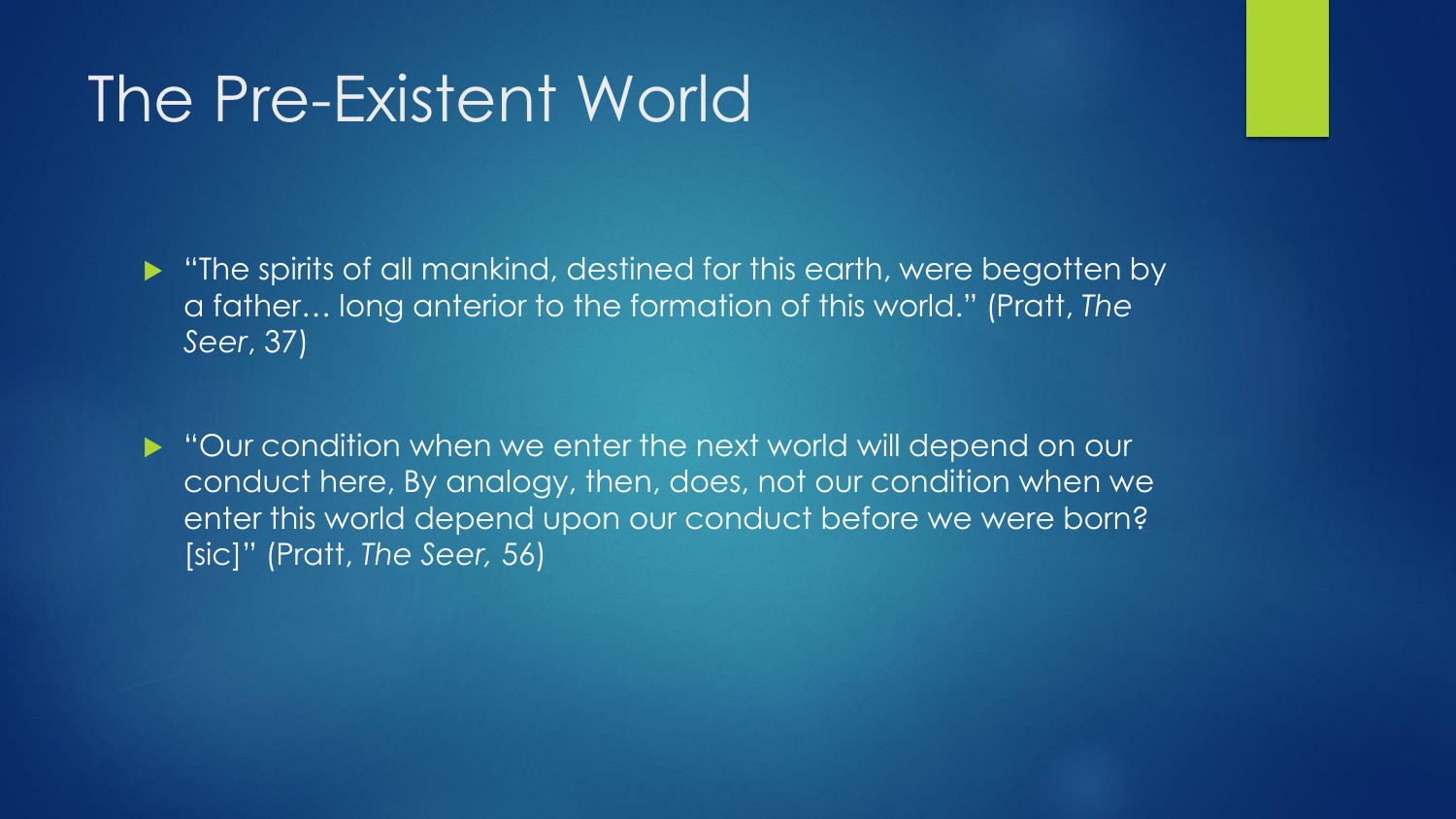## Function of Doctrine

1. The doctrine explains why injustice and unfairness exist in a world created/organized by a loving God.

2. The doctrine legitimizes oppressive social systems.

▶ "…it is highly probable, that, there were many who were not valient in the war… [*sic*] Some spirits take bodies in the lineage of the chosen seed, through whom the priesthood is transferred. others receive bodies through among the African negroes or in the lineage of Canaan, whose descendants were cursed pertaining to the priesthood. [*sic*]" (Pratt, *The Seer,* 54 – 56)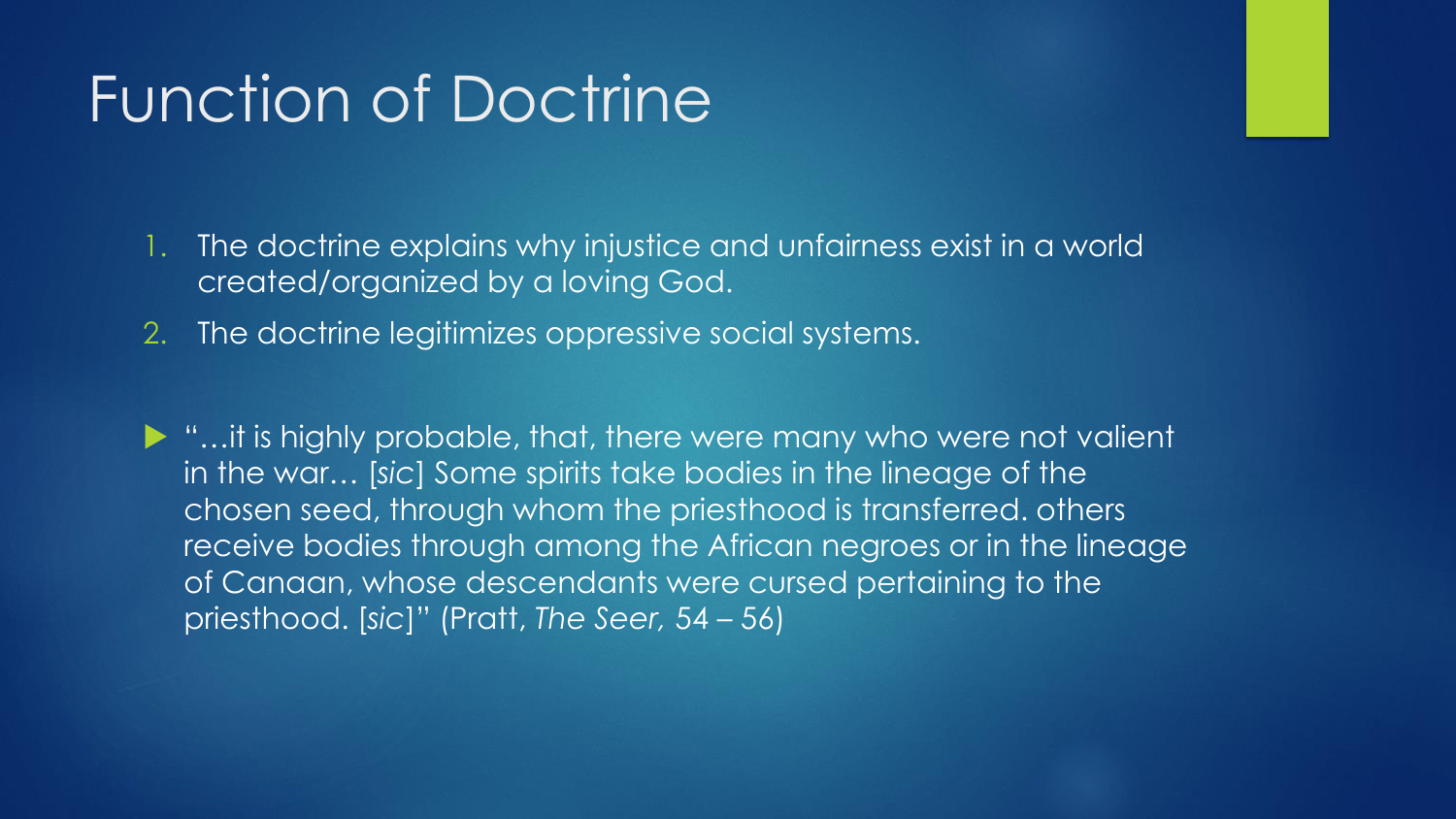#### An Ancient Perspective

 "All souls and all rational natures were made or created, whether they are holy or not, all of which are incorporeal according to their proper nature…" (Origen, *De Principiis* 1.7.1)

▶ "...who fell away from that initial unity and concord... and who, having been distracted and turned away from that state of goodness, and then having been agitated out by the diverse motions and desires of their souls, have led away that one and undivided goodness of their nature…" (Origen, *De Principiis* 2.1.1)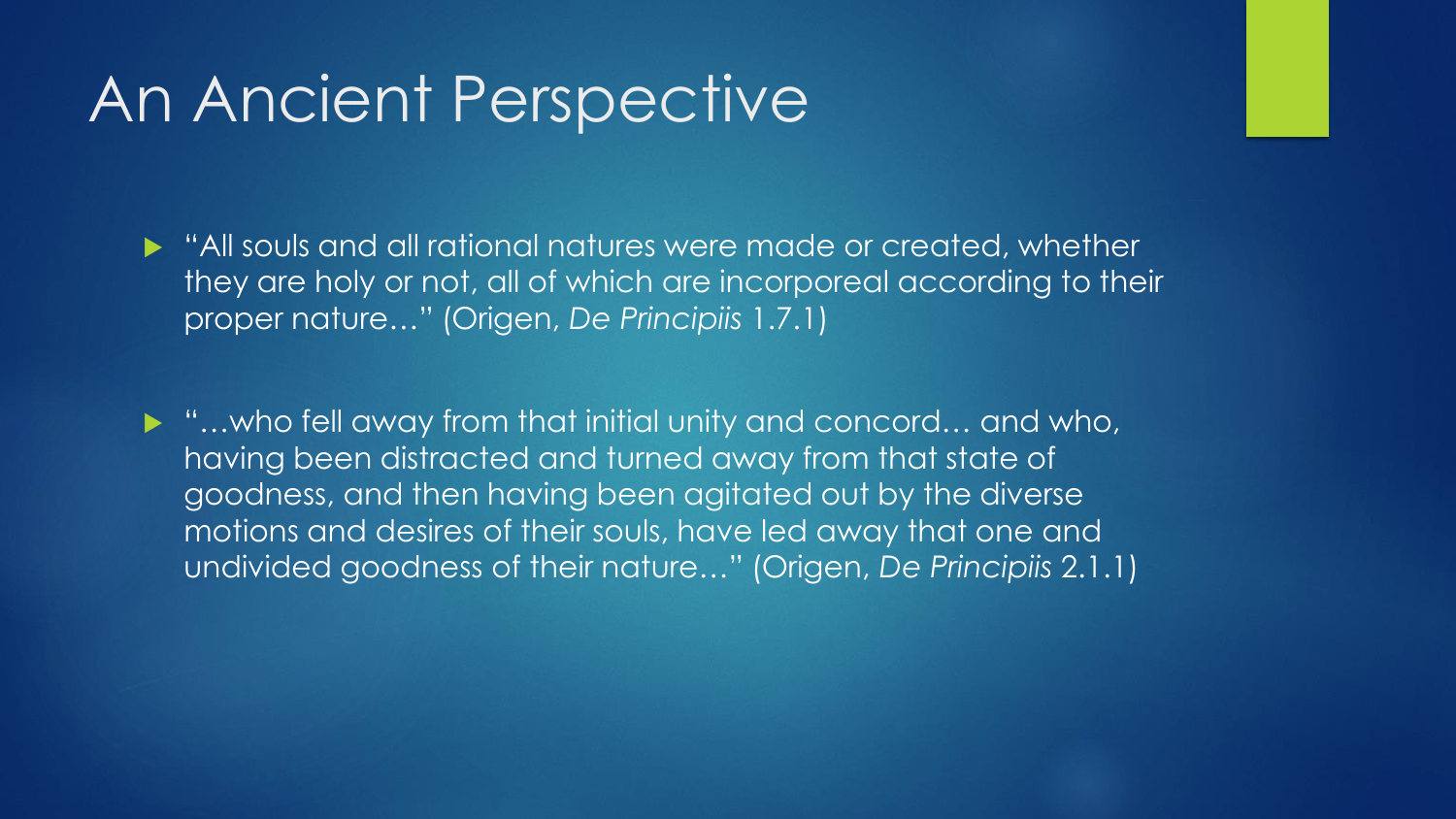## Function of Doctrine

 "Therefore, his [Canaan's] discolored posterity does not imitate the ignominy of the race without merit." (Origen, *Genesis Homily XVI* 1)

 "Blame is not, therefore, reflected on the dispenser, when things worthy of the merits of the recipients are being provided." (Origen, *Genesis Homily XVI* 2)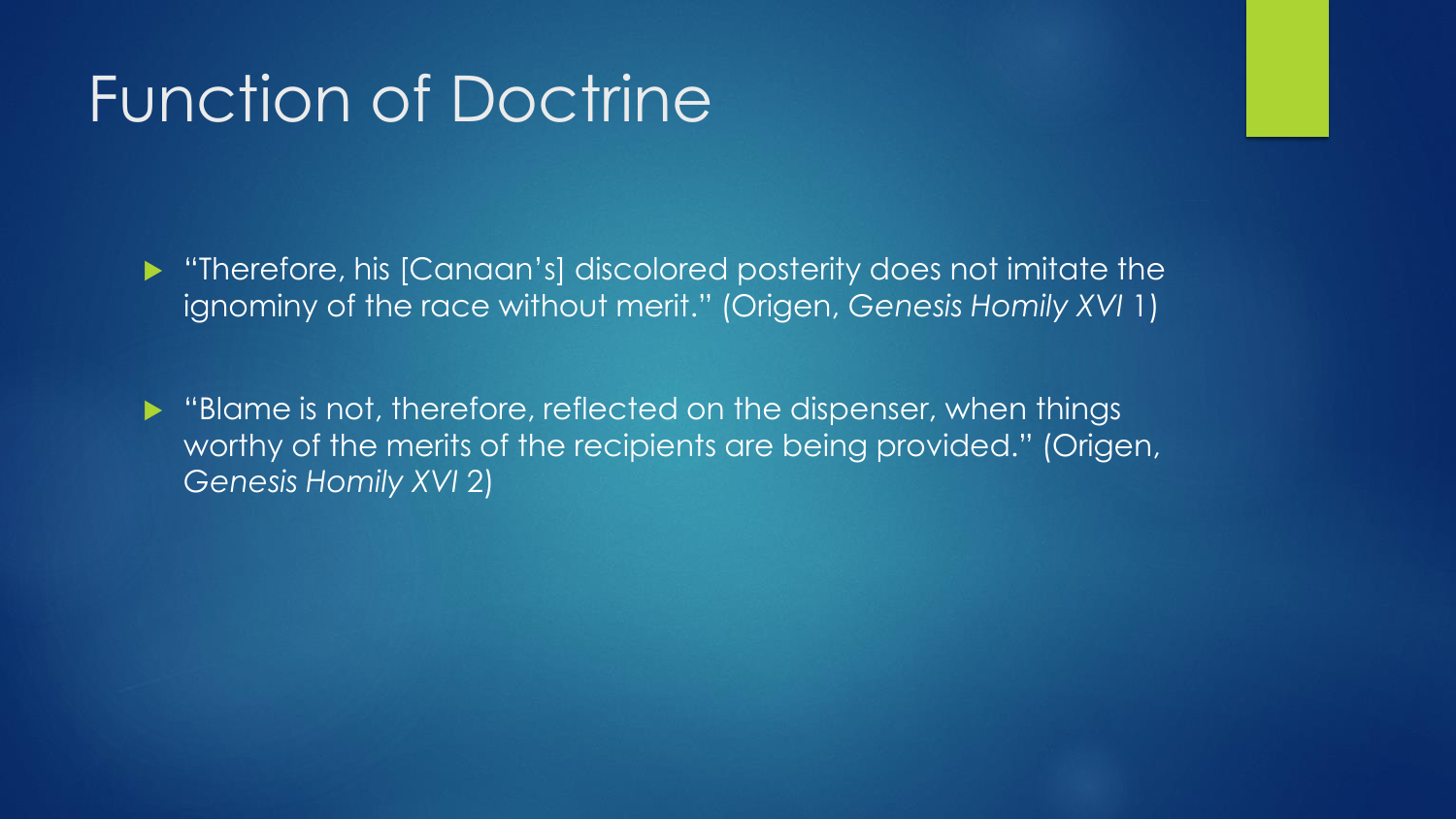### Biblical Sources

 Jeremiah 1:5 – "Before I formed you in the womb I knew you, and before you were born I consecrated you; I appointed you a prophet to the nations." (NRSV)

Ecclesiastes  $12:7 -$  "...the dust returns to the earth as it was, and the breath [the spirit] returns to God who gave it." (NRSV with alternate reading)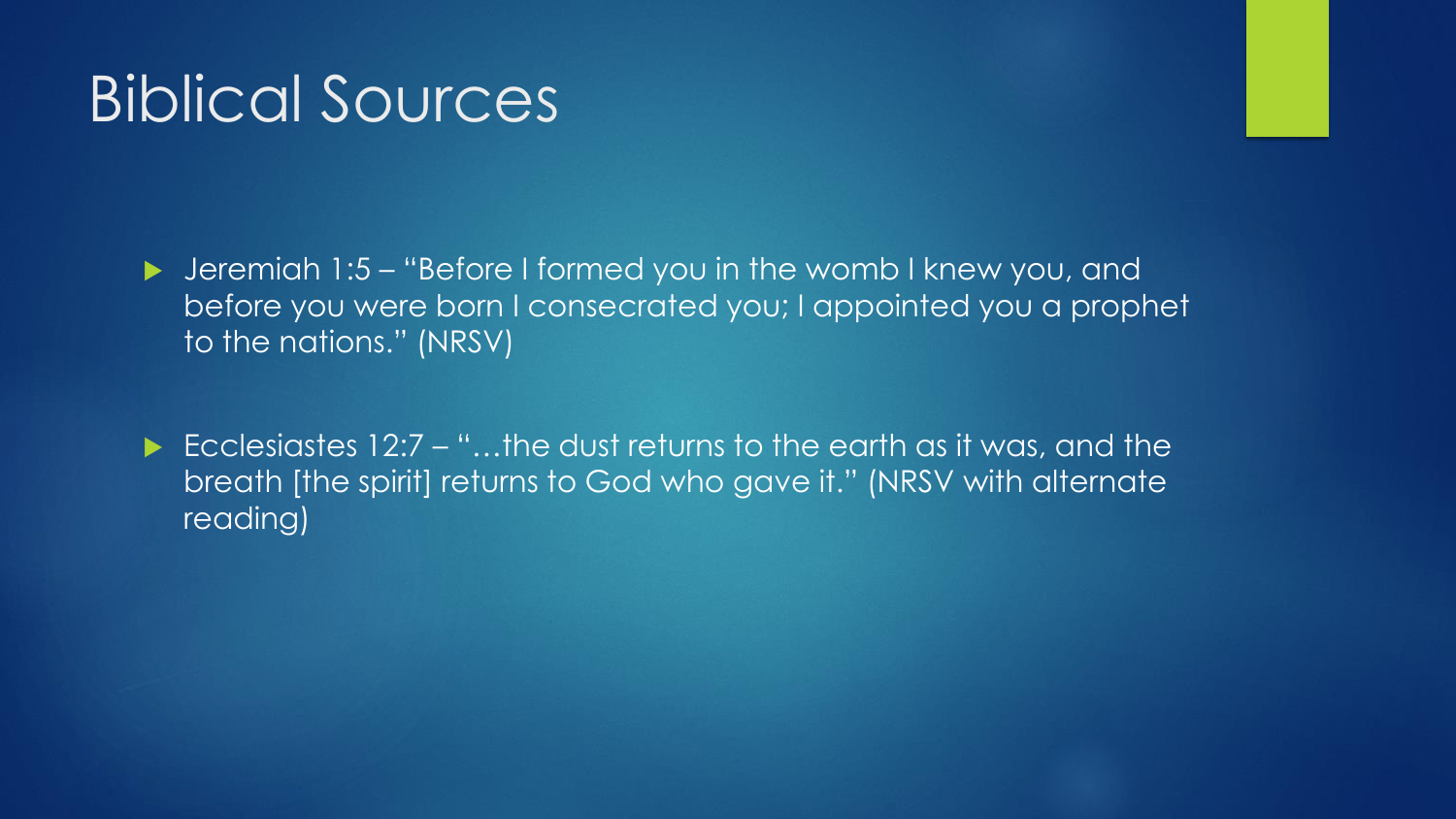## Important Differences

 "…*God is spirit*… It is the habit of the holy scripture, when it wishes to designate anything contrary to this crass and solid body, to name it 'spirit.'" (Origen, *De Principiis* 1.1.2)

▶ "Immateriality is representative of nothing... therefore such a substance does not and cannot exist." (Orson Pratt, *Absurdities of Immaterialism*, 10)